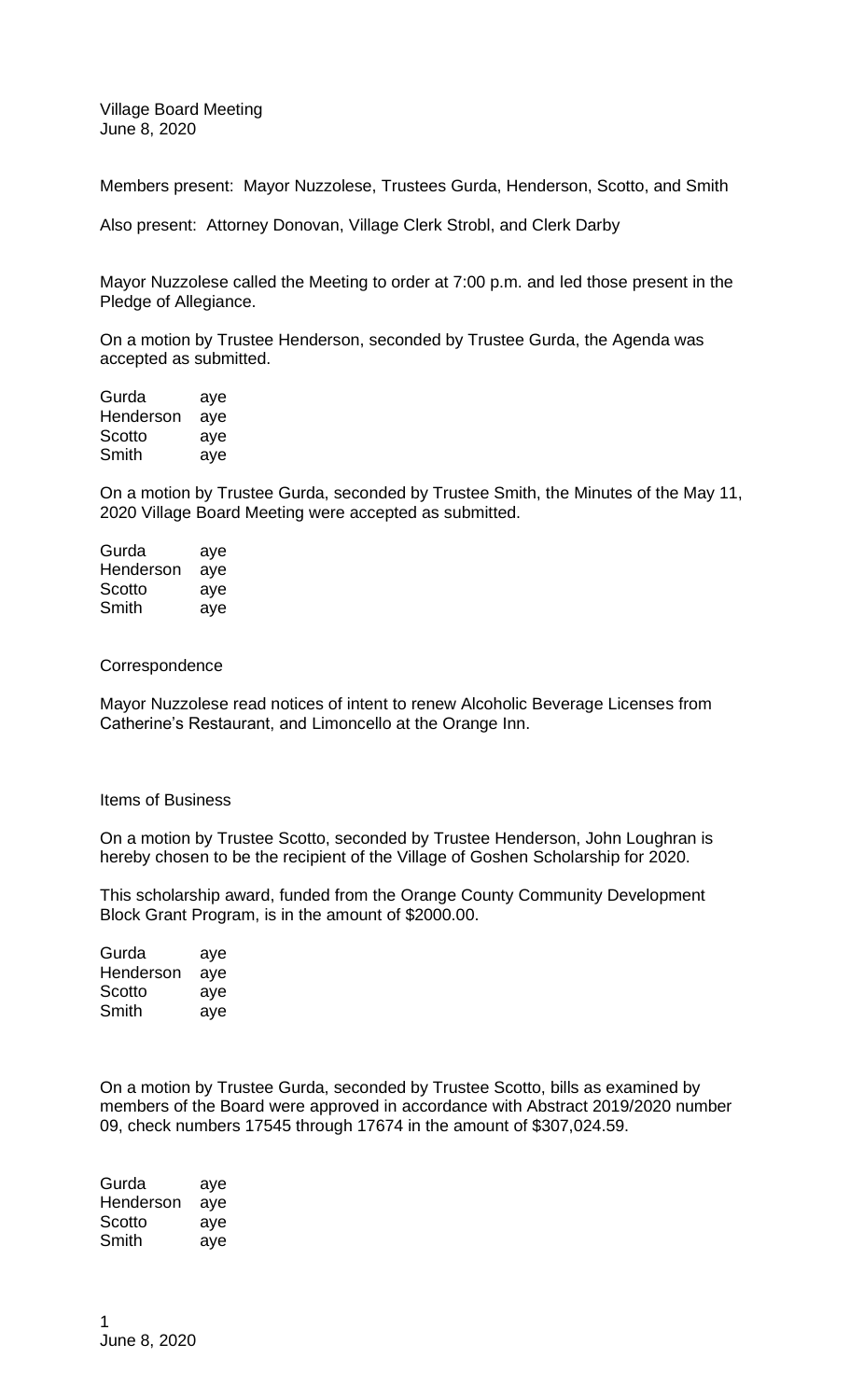## **617.7**

# **State Environmental Quality Review (SEQR) Negative Declaration Notice of Determination of Non-Significance**

### **Date of Adoption:** June 8, 2020

This notice is issued pursuant to Part 617 of the implementing regulations pertaining to Article 8 (State Environmental Quality Review Act) of the Environmental Conservation Law.

The Village Board for the Village of Goshen, as Lead Agency, has determined that the proposed action described below will not have a significant adverse effect on the environment and an Environmental Impact Statement will not be prepared.

| <b>Name of Action:</b> | Crystal Run Village Production Well 3 |
|------------------------|---------------------------------------|
| <b>SEOR Status:</b>    | Type $I -$<br>Unlisted-X              |

| <b>Conditioned Negative Declaration:</b> | <b>YES</b> |     |
|------------------------------------------|------------|-----|
|                                          |            | NO. |

### **Description of Action:**

A municipal water supply production well has been drilled to supplement the Villge of Goshen water supply.

**Location:** 595 Stony Ford Road, Goshen, New York

### **Reasons Supporting This Determination:**

The proposed action will not result in any adverse impacts on the environment, specifically:

- The proposed action will not have a significant adverse environmental impact on any Critical Environmental Area (CEA);
- The proposed action will not have a significant adverse environmental impact on any unique or unusual land forms;
- The proposed action will not have a significant adverse environmental impact on any water body designated as protected;
- The proposed action will not have a significant adverse environmental impact on any non-protected existing or new body of water;
- The proposed action will not have a significant adverse environmental impact on surface groundwater quality or quantity;
- The proposed action will not have a significant adverse environmental impact on or alter drainage flows or patterns or surface water runoff;
- The proposed action will not have a significant adverse environmental impact on air quality;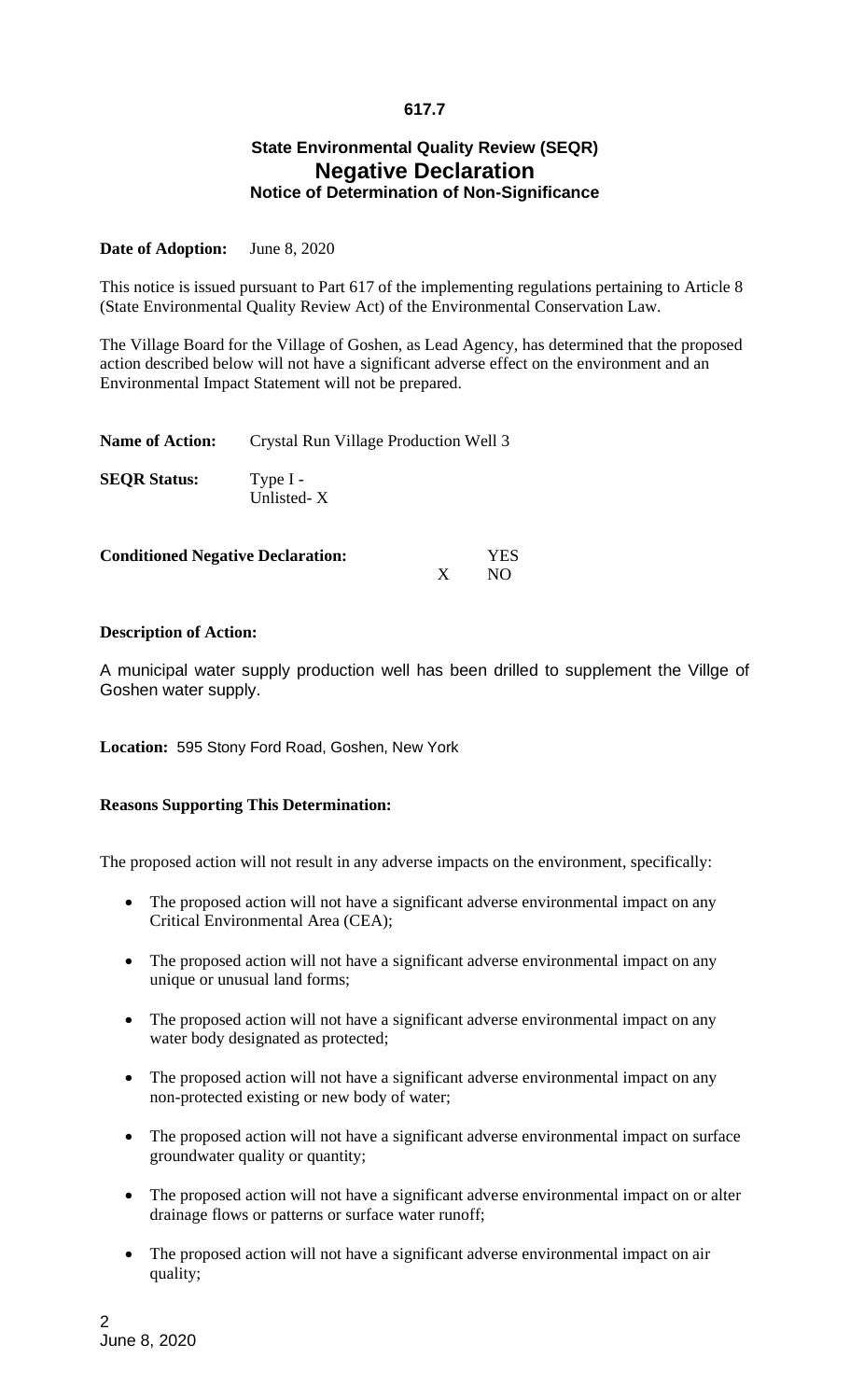- The proposed action will not have a significant adverse environmental impact on any threatened or endangered species;
- The proposed action will not have a significant adverse environmental impact on any non-threatened or non-endangered species;
- The proposed action will not have a significant adverse environmental impact on agricultural land resources;
- The proposed action will not have a significant adverse environmental impact on aesthetic resources;
- The proposed action will not have a significant adverse environmental impact on any site or structure of historic, pre-historic or paleontological importance;
- The proposed action will not have a significant adverse environmental impact on the quantity or quality of existing or future open spaces of recreational opportunities;
- The proposed action will not have a significant adverse environmental impact on existing transportation systems;
- The proposed action will not have a significant adverse environmental impact on the community's sources of fuel or energy;
- The proposed action will not have a significant adverse environmental impact as a result of objectionable odors, noise or vibration;
- The proposed action will not have a significant adverse environmental impact on the public health and safety;
- The proposed action will not have a significant adverse environmental impact on the character of the existing community.

Based upon the information above and the information provided in the Environmental Assessment Form, the Village Board finds that the proposed action will not have any significant adverse impacts on the environmental. This negative declaration indicates that no environmental impact statement needs to be prepared and that the SEQRA process is complete.

Adopted by resolution of the Village of Goshen Village Board on June 8, 2020

Motion Trustee Smith Second Trustee Scotto In Favor 5 Opposed 0 Chair Mayor Nuzzolese Date June 8, 2020

#### **For Further Information:**

| <b>Contact Person:</b> | Michael Nuzzolese, Mayor Telephone: (845) 294-6750 |
|------------------------|----------------------------------------------------|
| <b>Address:</b>        | Village of Goshen Village Board                    |
|                        | 276 Main Street                                    |
|                        | Goshen, NY 10924                                   |